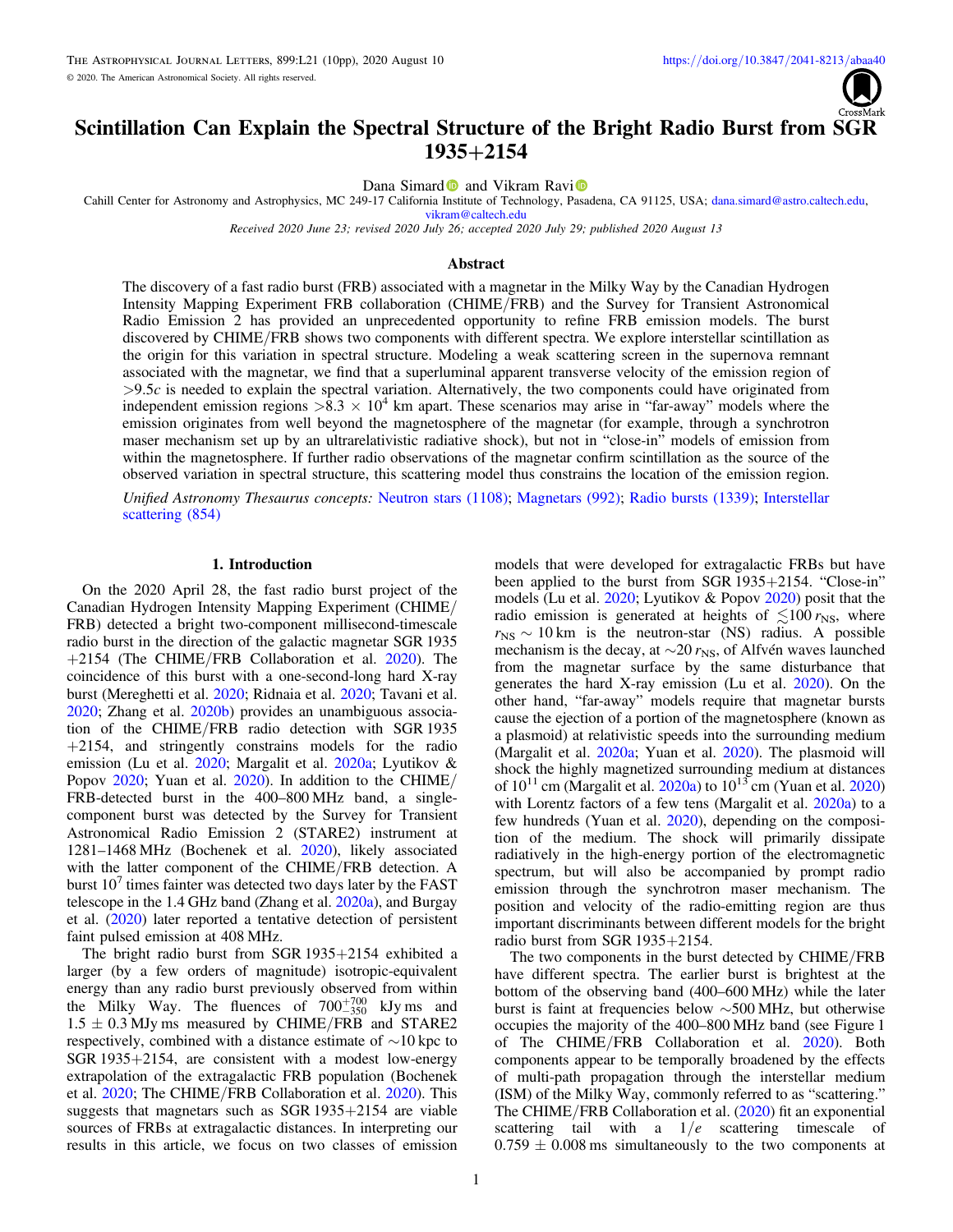600 MHz. Scattering was also tentatively observed in the higher-frequency burst detected by STARE2 (Bochenek et al. [2020](#page-8-0)).

Spectral differences in emission components have been seen from extragalactic repeating FRBs (CHIME/FRB Collaboration et al. [2019a,](#page-8-0) [2019c](#page-8-0); Hessels et al. [2019](#page-8-0)); however, in these repeating FRBs the peak frequencies of components that arrive later are invariably lower, not higher. The origin of this characteristic repeating-FRB spectral structure remains unknown. Cordes et al.  $(2017)$  $(2017)$  $(2017)$  suggests it may arise from lensing within the host galaxy of the FRB source (for example, within a wind nebula or supernova remnant (SNR) associated with the FRB source, or an H II region within the galaxy), while Metzger et al. ([2019](#page-8-0)) and Margalit et al. ([2020b](#page-8-0)) explain this change in peak frequency within their synchrotron maser model as a deceleration of the shock front. This makes it difficult for the "far-away" emission models to explain the differences in the spectra of the two components of the radio burst from SGR 1935+2154 (Lu et al. [2020](#page-8-0)). The sharp cutoffs in the spectra of both bursts are difficult to explain without contrived discontinuities in the pre-shock medium; see the Appendix of Lu et al. ([2020](#page-8-0)) for further details.

In this letter, we posit that the observed variation in spectral structure between the two components of the CHIME/FRBdetected burst is due to interstellar scintillation. In the picture we present in Section 2, two separate scattering screens intervene along the line of sight to SGR 1935+2154: one responsible for the observed temporal broadening of the burst and one for the observed spectral structure. As we will discuss in Section 2, we adopt a model of scattering in the supernova remnant G57.2+0.8 associated with SGR 1935+2154 which leads to scintillation. In the context of this model, the differences in the spectra of the two bursts allow us to place a lower limit on the separation between the sources of the two bursts, which can be interpreted as either motion of the emission region or a spatial separation between two independent emission regions. We discuss the implications of this limit for models of FRB-like emission from magnetars in Section [3,](#page-4-0) and discuss ways in which our picture could be further tested in Section [4.](#page-6-0)

# 2. A Two-screen Model for the Spectral Properties of the Two-component SGR 1935+2154 Radio Burst Detected by CHIME/FRB

Two-screen scattering models have recently gained traction in the study of propagation effects for extragalactic FRBs (Masui et al. [2015;](#page-8-0) Ravi et al. [2016](#page-8-0); Farah et al. [2018](#page-8-0); CHIME/FRB Collaboration et al. [2019b](#page-8-0); Macquart et al. [2019](#page-8-0); Day et al. [2020](#page-8-0)); typically these are motivated by scattering inconsistent with expectations from the Milky Way or by incongruous temporal scatter-broadening timescales and scintillation bandwidths. In this letter, "scintillation" refers specifically to spectral modulations caused by the coherent combination of radiation propagating along different paths, and "scattering" refers to the general occurrence of multi-path propagation, which may manifest as scintillation or temporal broadening of pulses, among several phenomena (Rickett [1990](#page-8-0)). For extragalactic FRBs, scintillation is typically associated with the effects of diffraction within the Milky Way, while the temporal broadening of the burst is attributed to additional scattering material associated with the circumburst

medium, the ISM of the host galaxy, or the halos of intervening galaxies.

Multiple scattering screens are also inferred in the Milky Way from pulsar scattering observations (e.g., Putney & Stinebring [2006](#page-8-0)). In some cases, such as scattering toward the Galactic Center (in observations of both  $Sgr A^*$  and the Galactic-Center magnetar SGR J1745–2900), one of the scattering screens is very close to the source of emission (Dexter et al. [2017](#page-8-0)). Similar evidence for scattering near the source is seen toward the Crab pulsar, PSR B0531+21 (e.g., Cordes et al. [2004;](#page-8-0) Main & van Kerkwijk [2018](#page-8-0); Driessen et al. [2019](#page-8-0)). Scintillation with characteristic bandwidths of 1 MHz at 1.66 GHz (Main & van Kerkwijk [2018](#page-8-0)) and 2.3 MHz at 2.33 GHz (Cordes et al. [2004](#page-8-0)) is associated with scattering in the Crab Nebula due to the rapid decorrelation timescales of the scintillation pattern.

Below, we explore the viability of a similar two-screen model for SGR 1935+2154, in which the spectral structure in the CHIME/FRB-detected burst is due to scintillation with an estimated scintillation half-width at half-maximum (HWHM) bandwidth of 100 MHz at 600 MHz. This corresponds to a bandwidth of 770 MHz at  $1 \text{ GHz}$ , consistent with the combined detection of the second component by CHIME/ FRB and STARE2. The observing parameters we will use are summarized in Table [1.](#page-2-0) The difference in the observed scintillation properties between the two components of the burst necessitates that the scintillation pattern upon the Earth has moved by at least the spatial scale of the scintle in the 28.97 ms separating the two components. We use this constraint on the velocity of the scintillation pattern to constrain the velocity of the emission region (if the same emission region is responsible for both components) or separations of two emission regions (if each component arose from a different region).

We start by considering the locales of the two scattering regions. The NE2001 model (Cordes & Lazio [2002](#page-8-0), [2003](#page-8-0)) predicts a scattering timescale of 0.048 ms at 1 GHz, which scales to 0.37 ms at 600 MHz (assuming a timescale  $\tau \propto \nu^{-4}$ ), off only by a factor of two from the measured scattering timescale. This suggests that the temporal broadening arises in the ISM as modeled in NE2001. In contrast, a scintillation bandwidth of 100 MHz corresponds to a scattering timescale of 1.5 ns, much smaller than (and therefore easily concealed by) the 0.759 ms timescale. Thus, we will consider below a picture in which the temporal broadening originates in the ISM while the scintillation is dominated by scattering closer to SGR 1935 +2154, reversing the typical roles of screens in FRB observations, where temporal broadening typically arises at an extragalactic scattering screen (for example, in the FRB host galaxy or an intervening galaxy) and scintillation arises in the Milky Way. We consider a scenario in which temporal broadening arises close to the source in Appendix [A.](#page-7-0)

SGR 1935+2154 was first associated with the SNR G57.2  $+0.8$  by Gaensler ([2014](#page-8-0)). This association is supported by the recent work of Kothes et al. ([2018](#page-8-0)), who find that the geometric center of SNR G57.2+0.8 ( $l = 57^\circ.24$ ,  $b = 0^\circ.81$ ) is very close to SGR 1935+2154 ( $l = 57^\circ.25$ ,  $b = 0^\circ.82$ ). Independent distance measurements to the SNR (e.g.,  $6.6 \pm 0.7$  kpc, Zhou et al.  $2020$ ;  $12.5 \pm 1.5$  kpc, Kothes et al.  $2018$ ; 9.1 kpc, Pavlović et al. [2013](#page-8-0)) and the magnetar (<10 kpc, Kozlova et al.

<sup>&</sup>lt;sup>1</sup> We have assumed  $\Delta \nu \propto \nu^4$ .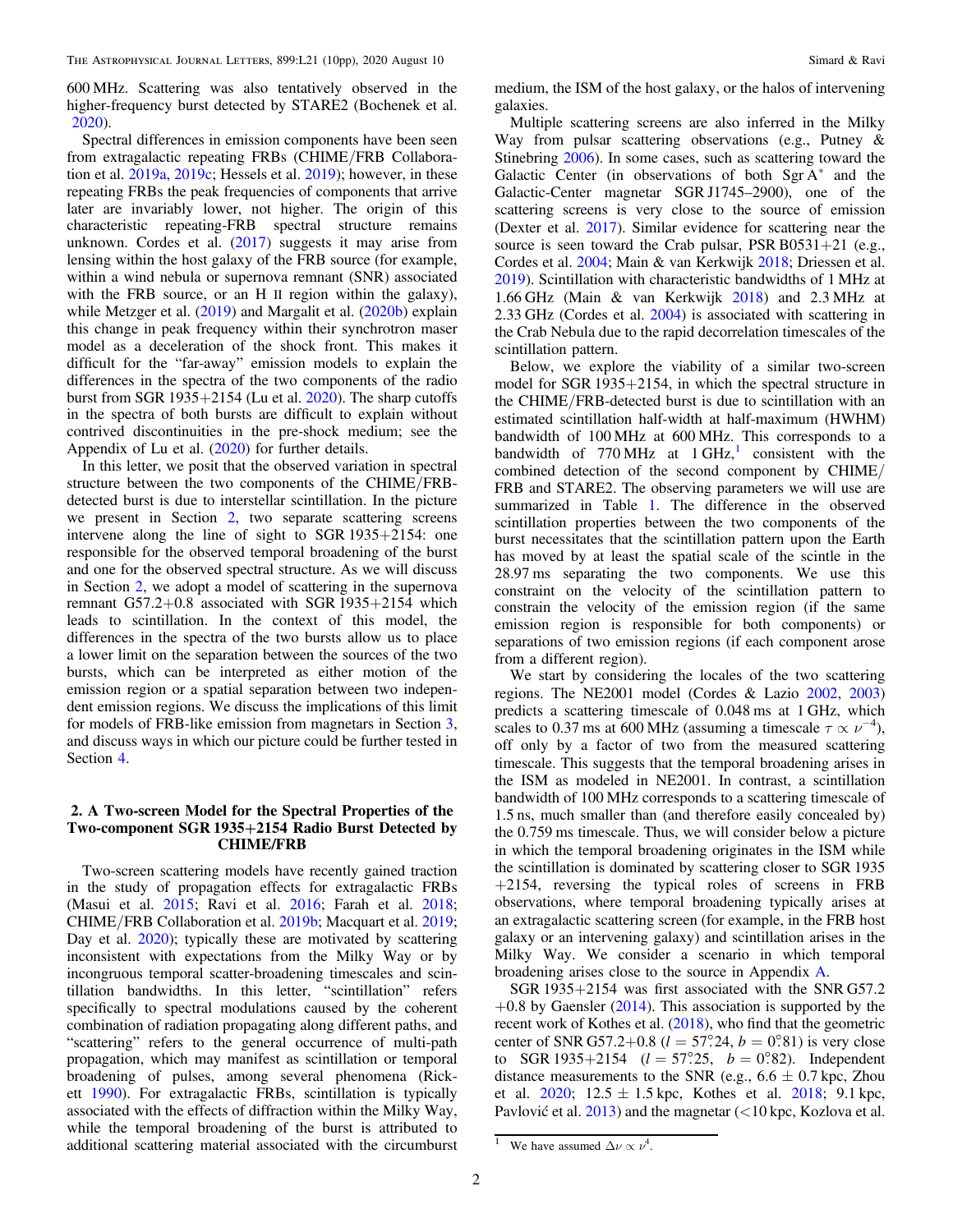Table 1

Parameters Measured or Assumed for the CHIME/FRB Bursts from SGR 1935+2154 and Used throughout This Work

<span id="page-2-0"></span>

| Parameter                | Value                | Description                                                                                             |
|--------------------------|----------------------|---------------------------------------------------------------------------------------------------------|
|                          |                      | <b>Measured Parameters</b>                                                                              |
| $\nu_{\rm ref}$          | 600 MHz              | Reference frequency for scattering and scintillation parameters                                         |
| $\Delta t$               | 28.97 ms             | Temporal separation between the two components                                                          |
| $\tau_{\text{scat}}$     | $0.759 \pm 0.008$ ms | Scattering timescale fit by The CHIME/FRB Collaboration et al. (2020)                                   |
| $\Delta \nu_{\rm scint}$ | 100 MHz              | Scintillation (HWHM) bandwidth estimated from the dynamic spectra of the CHIME/FRB-detected radio burst |
|                          |                      | <b>Derived Parameters</b>                                                                               |
| $\tau_{\text{scint}}$    | $1.5$ ns             | Scattering timescale corresponding to $\Delta \nu_{\rm scint}^2$                                        |
| $\Delta \nu_{\rm scat}$  | 200 Hz               | Scintillation bandwidth corresponding to $\tau_{scat}^2$                                                |
|                          |                      | <b>Fiducial Parameters</b>                                                                              |
| $d_{\rm src}$            | $10 \text{ kpc}$     | Fiducial distance to SGR $1935+2154$                                                                    |
| $d_{\rm scat}$           | 5 kpc                | Distance to the scattering screen responsible for temporal broadening                                   |
| $d_{\rm scint}$          | 9.984 kpc            | Distance to the scattering screen responsible for scintillation                                         |
| $S_{\text{scat}}$        | 0.5                  | $s_{\text{scat}} = 1 - d_{\text{scat}}/d_{\text{src}}$                                                  |
| $S_{\rm scint}$          | $1.6 \times 10^{-3}$ | $s_{\rm scint} = 1 - d_{\rm scint}/d_{\rm src}$                                                         |
| $C_1$                    | 0.957                | Equation $(2)$                                                                                          |
|                          |                      | <b>Other Parameters</b>                                                                                 |
| $l_d$                    |                      | $1/e$ half-width of the spatial scintillation pattern                                                   |
| $V_{\rm src, app}$       |                      | Apparent transverse velocity of the emission region                                                     |
| $V_{\rm ISS}$            |                      | Velocity of the scintillation pattern on the observer plane                                             |
| $\Delta t_{\rm scint}$   |                      | Decoherence timescale of the scintillation pattern                                                      |

Note.

<sup>a</sup> Using Equation (2), with  $C_1 = 0.957$  for a Kolmogorov phase structure function of the radiation scattered by a thin screen (Cordes & Rickett [1998](#page-8-0)).

[2016](#page-8-0)) vary but are roughly consistent, supporting this association. We will adopt a fiducial distance to SGR 1935 +2154 of  $d_{\text{src}} = 10$  kpc. Screens halfway between the observer and the source contribute most significantly to temporal broadening, so we will use a fiducial distance to the screen responsible for temporal broadening of  $d_{\text{scat}} = \frac{1}{2}d_{\text{src}}$ . Finally, the SNR associated with SGR 1935+2154 has an angular radius of 5.5. As this SNR is a possible location of scattering near the host, we will adopt a fiducial fractional distance between SGR 1935+2154 and the screen responsible for scintillation of  $s_{\text{scint}} = 1 - \frac{d_{\text{scint}}}{d_{\text{src}}} = 1.6 \times 10^{-3}$ . We are assuming that SGR 1935+2154 lies close to the center of the SNR, consistent with the projected locations of the SNR and magnetar and the age of the magnetar (approximately  $10^4$  yr) (Kothes et al. [2018](#page-8-0)). Kothes et al. ([2018](#page-8-0)) also identify a second arc-like feature in the radio map of the GMRT 150 MHz survey (Intema et al.  $2017$ ), with an approximate angular radius of  $3\rlap{.}^{\prime}6$ (estimated from their Figure 2). This feature, which, as Kothes et al. ([2018](#page-8-0)) consider, could be a pulsar wind nebula (PWN) like feature produced by the magnetar, is another possible location for scattering (with  $s_{\text{scint}} = 1.0 \times 10^{-3}$ ).

Throughout our analysis, we will assume scattering in the strong regime due to isotropic Kolmogorov turbulence at a thin screen; for details of these assumptions see Appendix **B**. The  $1/e$  half-width of the scintillation pattern projected on the observer plane, assuming isotropic scattering in a thin screen at a distance  $d_{\text{lens}}$  from the observer, is related to the scintillation bandwidth by (Cordes & Rickett [1998](#page-8-0))

$$
l_d = \frac{1}{\nu_{\text{ref}}} \left( \frac{c \Delta \nu_d}{2\pi C_1} \frac{d_{\text{src}} d_{\text{lens}}}{d_{\text{src}} - d_{\text{lens}}} \right)^{1/2},\tag{1}
$$

where  $\nu_{ref}$  is the reference frequency,  $\Delta \nu_d$  is the HWHM scintillation bandwidth, and  $C_1$  is a factor that depends on the spectrum of density fluctuations and the distribution of the scattering material, defined by the relationship between the scintillation bandwidth and the mean geometric delay of the scattered paths:<sup>2</sup>

$$
2\pi \Delta \nu_d \tau_d = C_1. \tag{2}
$$

We will use  $C_1 = 0.957$  for a Kolmogorov phase structure function of the radiation scattered by a thin screen (Cordes  $\&$ Rickett [1998](#page-8-0)).

The distance  $l_d$  depends on how far one must move in the observer plane for the phase of the interference pattern to change. If we consider a ray scattered by an angle  $\theta$  at a screen at a distance  $d_{src}(1 - s)$  from the observer, the phase at the observer plane changes by  $\pi$  over a distance  $\lambda/2\theta$  at the observer plane. For  $\theta = \theta_{\text{rms}}$ , Equation (1) is related to this simple relation by the prefactor  $2\sqrt{2}/\pi$  (Cordes & Rickett [1998](#page-8-0)). Adopting our fiducial values for the screen within the supernova remnant (and responsible for the 100 MHz scintillation bandwidth), Equation (1) can be written as

$$
l_d = 5.2 \times 10^7 \text{ km} \left( \frac{\nu_{\text{ref}}}{600 \text{ MHz}} \right)^{-1} \left( \frac{\Delta \nu_d}{100 \text{ MHz}} \right)^{1/2} \times \left( \frac{d_{\text{src}}}{10 \text{ kpc}} \right)^{1/2} \left( \frac{(1 - s)s^{-1}}{624} \right)^{1/2}, \tag{3}
$$

where  $s = 1 - \frac{d_{\text{lens}}}{d_{\text{src}}}$  $\frac{\text{ems}}{\text{sec}}$ . For  $s = 1.6 \times 10^{-3}$ , the spatial size of the scintillation pattern is  $5.2 \times 10^7$  km, many times the size of the Earth. For the interstellar temporal broadening screen, assuming  $s = 1/2$ , we find a characteristic scintillation bandwidth of 200 Hz and scintillation spatial scale of 2100 km. While this

 $\overline{2}$  For scattering at a thin screen with a phase structure function index of 2, an exponential scattering tail with a  $1/e$  scattering timescale equivalent to the mean delay is expected. Exponential scattering tails are observed for many pulsars and FRBs (small deviations from an exponential tail, due to, for example, an extended screen, are likely difficult to detect), and generally the 1/ e scattering timescale fit to an observed burst or pulse is adopted as the value of  $\tau_d$ .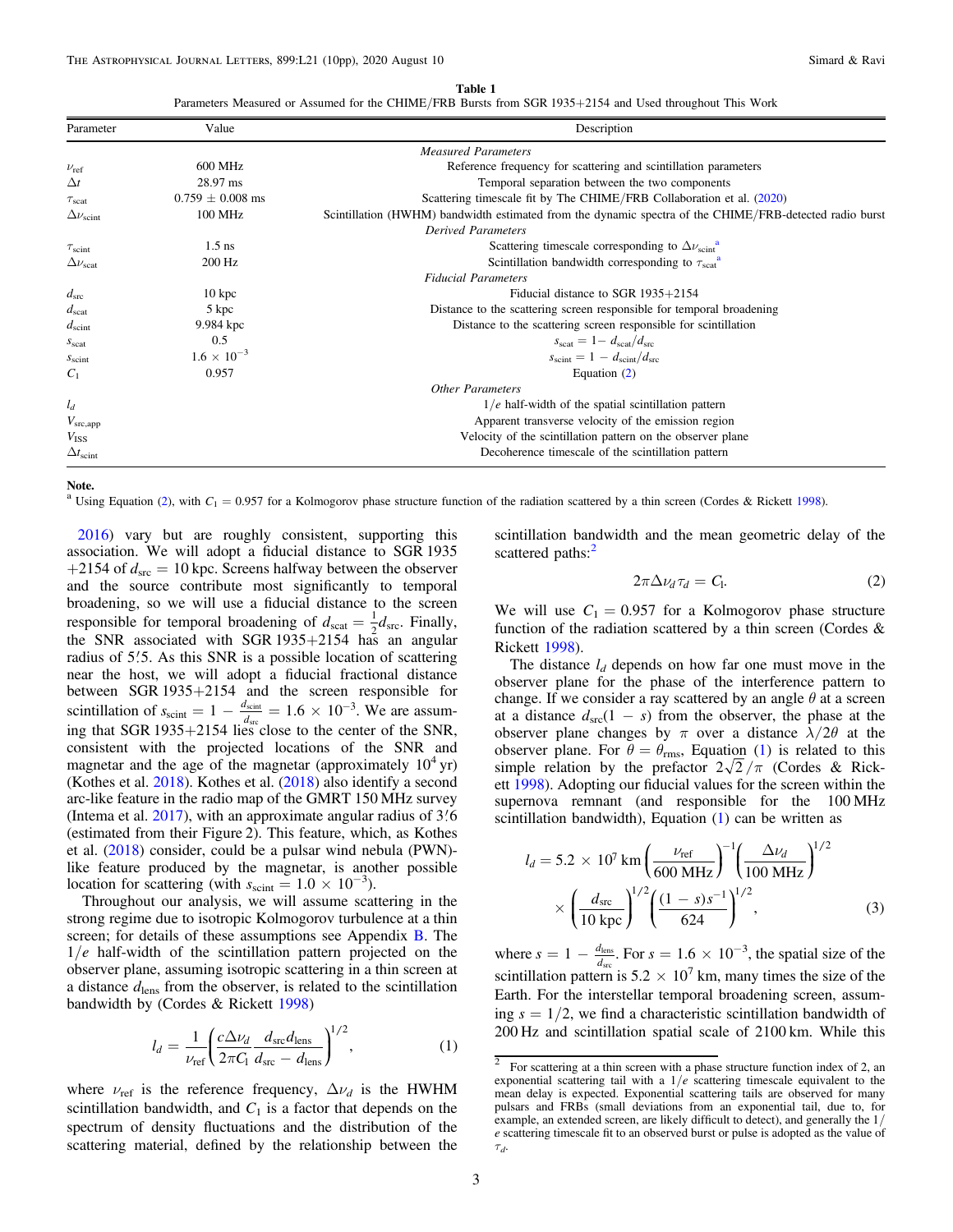<span id="page-3-0"></span>spatial scale is much smaller than the scintles induced by the screen close to the source, this bandwidth is much smaller than the CHIME/FRB frequency resolution (390.625 kHz) (The CHIME/FRB Collaboration et al. [2020](#page-9-0)) and therefore this pattern is difficult to observe without inversion of the digital filterbank.

The differing spectra observed between the two components of the burst necessitate that, if this spectral structure is due to scintillation, the scintillation pattern has moved by at least  $l_d$ within the temporal separation of the two components,  $\Delta t = 28.97$  ms, or

$$
V_{\rm ISS} \geqslant \frac{l_d}{\Delta t},\tag{4}
$$

where  $V_{ISS}$  is the velocity of the scintillation pattern in the plane of the observer. When the scattering screen is very close to the source, this motion is related to the apparent transverse motion of the source by

$$
V_{\rm src, app} = \frac{s}{1 - s} V_{\rm ISS},\tag{5}
$$

allowing us to constrain the apparent transverse motion of the source to be

$$
V_{\rm src, app} \geqslant \frac{1}{\nu_{\rm ref} \Delta t} \left( \frac{c \Delta \nu_d d_{\rm src}}{2\pi C_1} \frac{s}{1-s} \right)^{1/2}.
$$
 (6)

In terms of our fiducial parameters,

$$
V_{\text{src,app}} \ge 9.5 \, c \left( \frac{\nu_{\text{ref}}}{600 \, \text{MHz}} \right)^{-1} \left( \frac{\Delta t}{28.97 \, \text{ms}} \right)^{-1} \left( \frac{\Delta \nu_d}{100 \, \text{MHz}} \right)^{1/2} \times \left( \frac{d_{\text{src}}}{10 \, \text{kpc}} \right)^{1/2} \left( \frac{(1 - s)s^{-1}}{624} \right)^{-1/2} . \tag{7}
$$

For  $s = 1.6 \times 10^{-3}$ ,  $V_{\text{src,app}} \ge 9.5c$ . We can interpret this either as superluminal motion of the emission region or as a spatial separation of  $V_{\text{src,amp}} \Delta t \ge 8.3 \times 10^4$  km between two emission regions. The scintillation bandwidth we use is uncertain, likely to a factor of  $\sim$ 2. As we see from Equation  $(7)$ , our estimate for the apparent transverse velocity of the source depends on the square root of the scintillation bandwidth, and therefore, for our fiducial distances to the source and scintillation-dominating screen, our inferred velocity of the source is in the range  $6.7-13.5c$  or a transverse separation of  $(5.9-11.7) \times 10^4$  km. As these variations are not sufficiently significant to affect the conclusions of this work, we consider only the fiducial value of 100 MHz hereafter.

If the scattering is anisotropic, as has been seen toward some pulsars and quasars (e.g., Stinebring et al. [2001;](#page-8-0) Bignall et al. [2006](#page-8-0)), the relation between the scintillation bandwidth and the scattering timescale changes by a factor close to unity due to the differing distribution of delays in anisotropic and isotropic scattering. A more substantial effect is the alignment between the motion of the emission region and the angle of scattering. In the case of anisotropic scattering, we can only constrain motion parallel to the scattering direction; if the velocity of the emission region is not aligned with the scattering direction, the emission region must move further to show the same effect. Thus, the lower limit in Equation (7) still holds.

The diffractive scale,  $r_{\text{diff}}$ , the typical spatial scale of density fluctuations on the screen, can be calculated for a scattering screen from a measurement of the scintillation bandwidth  $\Delta\nu_d$ and the assumed distributions of scattering material and density fluctuations. For isotropic Kolmogorov turbulence in a thin screen at distance  $d_{\text{lens}}$ , the diffractive scale is given by (see Equation (14) of Macquart & Koay [2013](#page-8-0))

$$
r_{\text{diff}} = \frac{1}{\nu_{\text{ref}}} \left( \frac{\Delta \nu_d \, d_{\text{src}} \, c}{2 \pi C_1} \, s (1 - s) \right)^{1/2} \tag{8}
$$

$$
= 8.3 \times 10^{9} \text{ cm} \left(\frac{\nu_{\text{ref}}}{600 \text{ MHz}}\right)^{-1} \left(\frac{\Delta \nu_{d}}{100 \text{ MHz}}\right)^{1/2} \times \left(\frac{d_{\text{src}}}{10 \text{ kpc}}\right)^{1/2} \left(\frac{s(1-s)}{1.6 \times 10^{-3}}\right)^{1/2}.
$$
 (9)

For  $s = 1.6 \times 10^{-3}$ ,  $r_{diff} = 8.3 \times 10^{9}$  cm, larger than the typical inner scale  $l_{\text{inner}} = 100 \text{ km}$  in the ISM (Spangler & Gwinn [1990](#page-8-0)). This is also less than the Fresnel scale given in Equation ([B9](#page-8-0)), consistent with our assumption of being in the strong scattering regime. (See Appendix [B](#page-7-0).)

In the regime of strong scattering due to isotropic Kolmogorov turbulence at a thin screen, and when  $r_{\text{diff}} > l_{\text{inner}}$ , the scattering measure is related to the diffractive scale by (see Equation (7) of Macquart & Koay [2013](#page-8-0))

$$
SM = \left(\frac{1}{2}r_{\text{diff}}\right)^{-5/3} \frac{3\nu_{\text{ref}}^2}{11\pi c^2 r_e^2} \frac{\Gamma\left(\frac{11}{6}\right)}{\Gamma\left(\frac{-11}{6}\right)}\tag{10}
$$

$$
= 7.4 \times 10^{-5} \text{ kpc m}^{-20/3} \left( \frac{\nu_{\text{ref}}}{600 \text{ MHz}} \right)^{11/3} \left( \frac{\Delta \nu_d}{100 \text{ MHz}} \right)^{-5/6}
$$

$$
\times \left( \frac{d_{\text{src}}}{10 \text{ kpc}} \right)^{-5/6} \left( \frac{s(1-s)}{1.6 \times 10^{-3}} \right)^{-5/6}, \tag{11}
$$

where  $r_e$  is the classical electron radius and Γ(.) is the Gamma function. For  $s_{\text{scint}} = 1.6 \times 10^{-3}$ , SM = 7.4 × 10<sup>-5</sup> kpc m<sup>-20/3</sup>. This is low compared to typical measurements of the SM in the ISM using pulsar scattering, which vary between  $\sim$ 0.01 and 100 kpc m<sup> $-20/3$ </sup> (Bhat et al. [2004](#page-8-0)).<sup>3</sup> As scattering in the ISM along most sightlines is expected to be distributed or due to many scattering regions along the line of sight, this reflects the short path length through the scattering screen responsible for the observed scintillation. Using Equation ([B2](#page-7-0)), we can write the rms density fluctuations in terms of the scattering measure:

$$
\langle \delta n_e^2 \rangle^{1/2} = \sqrt{3(2\pi)^{1/3} l_o^{2/3} \text{SM } \delta l^{-1}}
$$
(12)  
= 0.02 cm<sup>-3</sup>  $\left( \frac{l_o}{10^{-3} \text{ pc}} \right)^{1/3} \left( \frac{\delta l}{1 \text{ pc}} \right)^{-1/2}$   

$$
\times \left( \frac{\text{SM}}{7.4 \times 10^{-5} \text{ kpc m}^{-20/3}} \right)^{1/2},
$$
(13)

In contrast, for the observed scattering timescale of 0.758 ms and assuming that the scattering screen responsible is midway between the observer and SGR 1935+2154 ( $s_{\text{scat}} = 0.5$ ), we infer a scattering measure for material within this screen of 0.062 kpc m<sup>-20/3</sup>, more consistent with expectations from the ISM.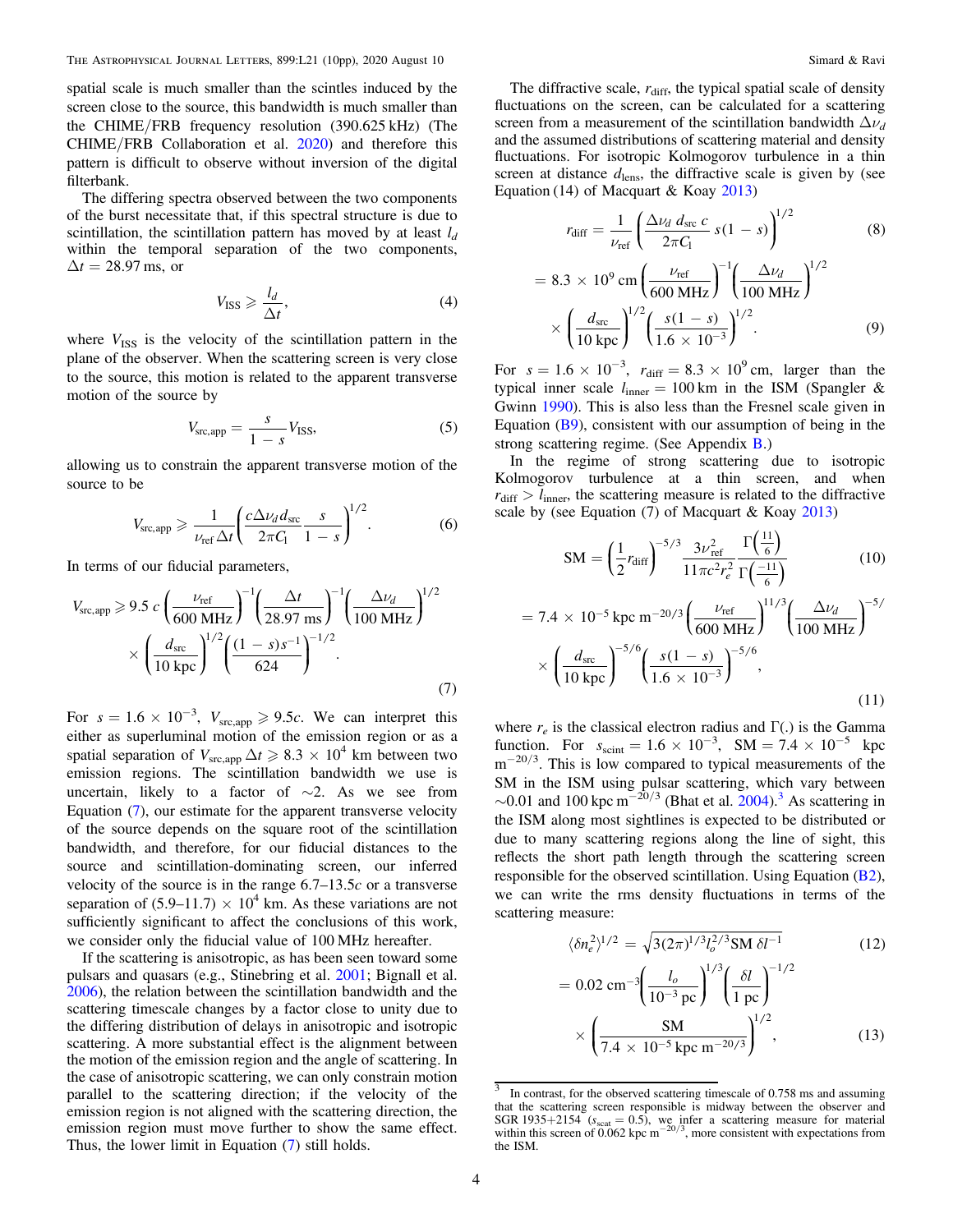<span id="page-4-0"></span>

Figure 1. Dependence of scattering measure (SM, solid blue line, left axis) and the derived lower limit on the velocity of the emission region  $(V, \text{ in units of } c)$ , dashed red line, right axis) on the distance between SGR 1935+2154 and the scattering material responsible for scintillation. The velocity can also be interpreted as a separation between two emission regions, each responsible for one of the observed components of the burst. With a separation of 28.97 ms between the components,  $V/c = 1$  corresponds to a separation of 8700 km. The fiducial separation between the screen and source of 16 pc, for which the screen is associated with the SNR G57.2+0.8, is indicated with the solid black line, while the separation of 10 pc corresponding to scattering in the putative PWN is shown as the dotted black line. Note that as the screen is placed closer to the source, the scattering measure increases and the lower limit on the velocity decreases, alleviating the constraint for superluminal motion.

where  $\delta l$  is the path through the scattering screen, for which we have adopted a fiducial value of 1 pc. For our fiducial values and a scattering measure of  $7.4 \times 10^{-5}$  kpc m<sup>-20/3</sup>, the derived rms density fluctuations,  $0.02 \text{ cm}^{-3}$ , agree well with expectations of the electron density in the ISM (Draine [2011](#page-8-0)).

Most studies of pulsar scattering focus on temporal scattering, with timescales measured within a narrow bandwidth. These studies are not sensitive to scattering with low SMs that leads to large scintillation bandwidths and small temporal broadening timescales; a low SM is better observed in a dynamic spectrum with a bandwidth that is a large fraction of the observing band. This is compounded by the fact that few instruments are able to probe scintillation bandwidths that cover such a large fraction (one-sixth, in this case) of the central observing frequency. Ongoing and future wideband pulsar studies (e.g., with the MWA, Kirsten et al. [2019](#page-8-0); LOFAR, Stappers et al. [2011;](#page-8-0) MeerTime, Bailes et al. [2018](#page-8-0); CHIME/Pulsar, Ng [2018](#page-8-0); and pulsar timing with the Parkes Ultra-Wideband receiver, Hobbs et al. [2020](#page-8-0)) will provide more insight into the prevalence of low-SM material in the Milky Way.

If the scattering material is in fact closer to the source, the derived SM of the material decreases while the lower limit on the speed of the emission region (or on the separation between two emission regions) is relaxed, as shown in Figure 1. As the distance to SGR 1935+2154 is uncertain to  $< 50\%$ , it has a much less significant impact on the inferred properties of the scattering material and the emission mechanism than the location of the scattering material.

#### 3. Discussion

We have shown that the spectral features present in the bright radio burst detected by CHIME/FRB from SGR 1935  $+2154$  can originate from scintillation due to scattering within

the surrounding SNR. If this spectral structure is indeed due to scintillation, this allows us to constrain the motion of the emission region (or the spatial separations of the sources of the two components of the burst). Here, we consider the implications of these constraints on models for the radio emission from SGR 1935+2154, with specific reference to the "close-in" (Lu et al.  $2020$ ; Lyutikov & Popov  $2020$ ) and "faraway" (Margalit et al. [2020a](#page-8-0); Yuan et al. [2020](#page-9-0)) classes of models. We conclude in Section [4](#page-6-0) with a discussion of how future observations of SGR 1935+2154 may be able to test our interpretation of the spectral structure as scintillation.

#### 3.1. Emission in the Magnetosphere

Several models for the generation of extragalactic FRBs from within the magnetospheres of highly magnetized NSs have been proposed (e.g., Cordes & Wasserman [2016;](#page-8-0) Kumar et al. [2017](#page-8-0); Katz [2018](#page-8-0); Wadiasingh & Timokhin [2019](#page-9-0); Lu et al. [2020;](#page-8-0) Lyutikov & Popov [2020](#page-8-0)), some of which which have recently been applied to the radio burst from SGR 1935+2154 (Lu et al. [2020;](#page-8-0) Lyutikov & Popov [2020](#page-8-0)). Lyutikov & Popov ([2020](#page-8-0)) simply postulate emission at  $\leq 100 r_{\rm NS}$  to address considerations of equipartition. Lu et al. ([2020](#page-8-0)) build on the model of Kumar & Bošnjak ([2020](#page-8-0)) to account for the joint observation of a hard X-ray burst from SGR 1935+2154 together with the radio burst. In this model, Alfvén waves are launched along field lines near the magnetic poles by a crustal disturbance, and dissipate upon charge starvation at heights of tens of  $r_{\rm NS}$  (or hundreds of kilometers). The dissipation is predicted to result in the acceleration of charge bunches with characteristic scale corresponding to the plasma-oscillation scale, resulting in a radio burst. A strength of this model is that the characteristic burst energies and frequencies naturally result from typical magnetar characteristics (Kumar & Bošnjak [2020](#page-8-0)). In general, "close-in" models of emission in the magnetosphere cannot produce the large transverse motion (or separation) of  $8.3 \times 10^{7}$  m that we infer in our scintillation model, because this is similar to the radius of the light cylinder.

Lu et al. ([2020](#page-8-0)) conclude that the angle between the pole and the emission region must be ∼0.1 rad for the Alfvén waves to dissipate at a sufficient height to explain the observed radio emission. Because the duration of each component is much shorter than the temporal separation of the components in the burst from SGR 1935+2154, Lu et al.  $(2020)$  $(2020)$  $(2020)$  conclude that these must be two separate emission events. The maximum physical separation between these two events within this picture is determined by the opening angle of the emitting region, ∼0.01 rad after accounting for relativistic beaming effects. The maximum separation is then  $\sim$ 0.01 rad  $\times$  20  $r_{\rm NS}$  = 2  $\times$  10<sup>3</sup> m, four orders of magnitude less than the separation of  $8.3 \times 10^7$  m we infer from the scintillation pattern. Even if we assume that events are coming from very different regions of the magnetosphere, the height of the emission is too large by an order of magnitude. An angular separation of  $\pi$  corresponds to a physical separation of  $40 r_{\rm NS} \approx 8 \times 10^6$  m.

If instead we assume naively that the two emission components arise from the same emission region within the magnetosphere of SGR 1935+2154, then the temporal and spatial separations of the two components allow us to constrain the height of the emission region (measured from the center of the NS). In the 28.97 ms between the two components, the magnetar has rotated only 0.056 rad. In this case, the emission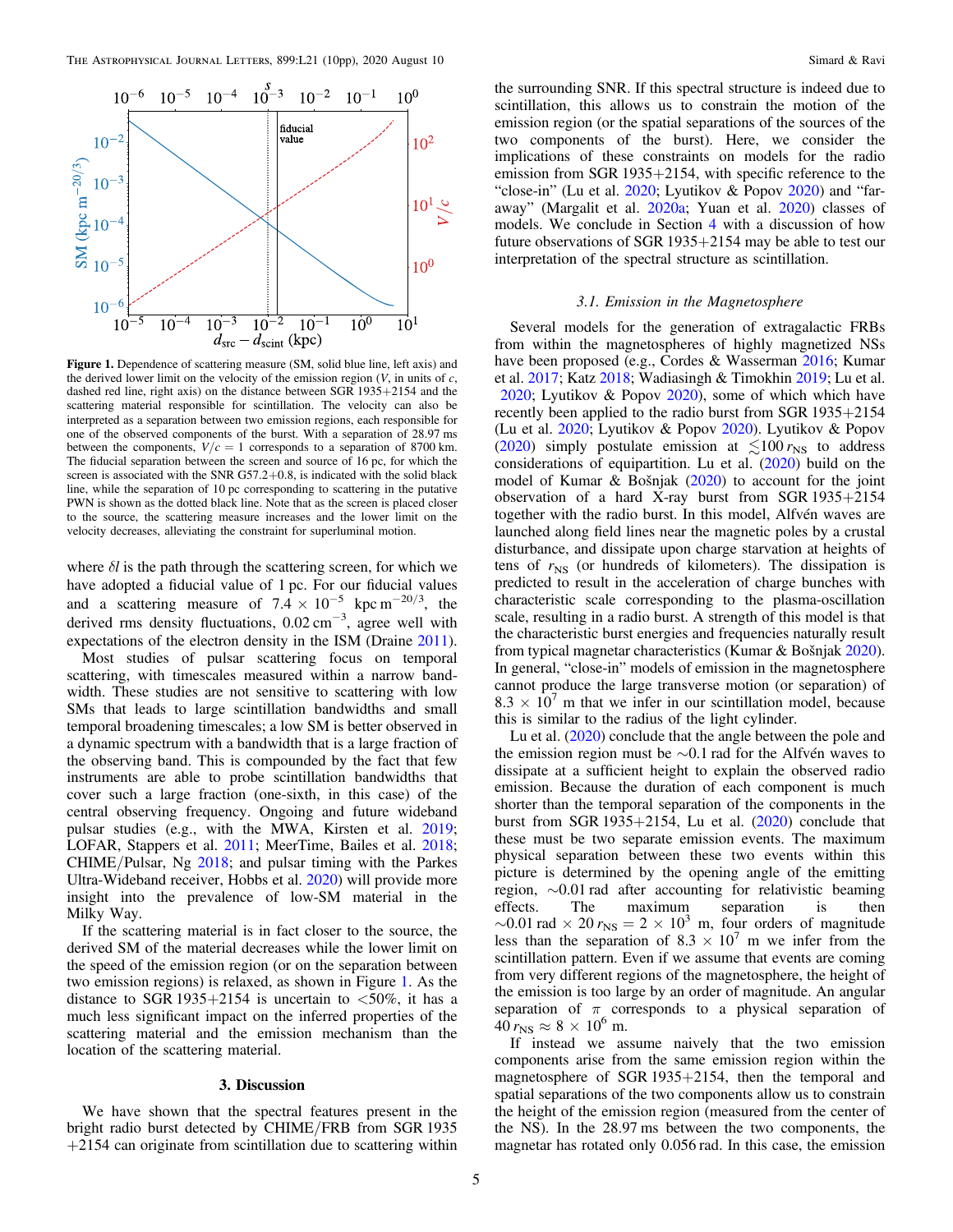height must be  $h_{\text{em}} > 1.5 \times 10^9$  m outside the light cylinder (radius of  $\sim 10^8$  m) to satisfy the inferred lower limit on the spatial separation of the two components.

# 3.2. Synchrotron Maser Model

Yuan et al.  $(2020)$  $(2020)$  $(2020)$  build a model for the SGR 1935+2154 observations that posits radio emission from shocks driven by relativistic magnetospheric ejections (known as "plasmoids") into the surrounding electron–positron NS wind. The plasmoid properties are derived from force-free electrodynamics simulations. Continued magnetic reconnection at the ejection site amplifies the NS wind, into which successive ejections are launched. Some energy is dissipated at the ejection site as hard X-rays, and the radio burst is produced through the synchrotron maser mechanism behind the decelerating shock at  $\sim 10^{11}$  m from the NS. Coincidence between the radio and X-ray bursts is established partially due to the high Lorentz factor of the shock of a few hundred. In this scenario, the two components observed by CHIME/FRB from SGR 1935+2154 represent two separate plasmoid ejections. The lower limit on the spatial separation between the components that we derive under the scintillation hypothesis,  $8.3 \times 10^7$  m, is much smaller than the emission height, and this model is therefore consistent with our constraints.

Margalit et al. ([2020a](#page-8-0)) apply the synchrotron maser model of Metzger et al. ([2019](#page-8-0)) to the burst observed from SGR 1935  $+2154$ . In this model, the shock is driven into a medium composed of the slow baryonic tails of previous ejections, rather than into the electron–positron NS wind. Through their analysis, they infer the radius of the shock responsible for the radio burst to be  $\sim$ 1.7 × 10<sup>9</sup> m at the time of emission. Again, this is much larger than the lower limit on the spatial separation between the two emission components and so is consistent with this constraint. However, Margalit et al. ([2020b](#page-8-0)) expect FRB emission in the surrounding medium to be suppressed for a time  $\sim r_{\rm sh}/c$  ( $\sim$ seconds) after a burst due to heating of the medium by the first shock. Babul  $\&$  Sironi ([2020](#page-8-0)) find the wait times for the shocked plasma to cool sufficiently are even longer, and that the second shock must outrun the first in order for components to be explained by successive shocks. If instead we attribute the hypothesized scintillation to motion of the emission region, we need to explain the apparent transverse velocity of  $V_{\text{src,app}} > 9.5c$ . Margalit et al. ([2020a](#page-8-0)) model the shocked gas with a Lorentz factor  $\Gamma \approx 24$ . In this case, an offset between the line of sight and the direction of motion of the emission region of only  $\theta_v = 0.0086$  rad, much smaller than the relativistic beaming angle,  $\theta_b = 0.04$  rad, is needed to produce the observed superluminal motion.

To derive these constraints, we have assumed that motion of the emission region is marginally resolved by the screen. This means that spatial scales smaller than  $8.3 \times 10^7$  m are unresolved by the scattering screen and the screen does not resolve the beamed cone of emission itself.

Generally, "far-away" models are developed assuming spherical symmetry in the rest frame, and the emission is relativistically beamed toward the observer. Multiple emission sites or superluminal motion are only possible if the emission regions are in fact structured on scales smaller than the relativistic beaming cones.

#### 3.3. Extragalactic FRBs

Like the burst from SGR 1935+2154 detected by CHIME/ FRB, some extragalactic FRBs show multiple components. When components are observed with different spectral structures, a similar analysis can be done for these FRBs. First, we must rewrite Equation ([7](#page-3-0)) in terms of angular diameter distances and fiducial values more representative of the FRB population:

$$
V_{\rm src, app} \geqslant 130c \left(\frac{\nu_{\rm ref}}{1 \text{ GHz}}\right)^{-1} \left(\frac{\Delta t}{1 \text{ ms}}\right)^{-1} \left(\frac{\Delta \nu_d}{100 \text{ MHz}}\right)^{1/2} \times \left(\frac{d_{\rm src, scint}}{10 \text{ pc}}\right)^{1/2} \left(\frac{d_{\rm src}}{1 \text{ Gpc}}\right)^{-1/2} (1+z)^{-1/2},\qquad(14)
$$

where  $d_{\text{src,scint}}$  is the angular diameter distance between the source and the screen responsible for scintillation and  $z$  is the redshift of the lensing material. We have assumed that  $d_{\text{src}} \ll d_{\text{src}}$ , so that the distance from the observer to the scattering screen is  $d_{\text{scint}} \approx d_{\text{src}}$  and so that we can approximate the redshift of the screen as the redshift of the source.

Some FRBs show no evidence for scintillation (which may be masked by the instrumental resolution) (e.g., Ravi [2019](#page-8-0)) and others show scintillation that is constant across multiple components (e.g., Farah et al. [2018,](#page-8-0) [2019](#page-8-0)). However, FRB 190611, a two-component burst detected by ASKAP and tentatively localized to a host galaxy at  $z = 0.378$ (Macquart et al. [2020](#page-8-0)), shows qualitative similarities with the picture described here (Day et al. [2020](#page-8-0)). The two components separated by ∼1 ms show evidence of scintillation from the Milky Way ISM (consistent between the two components) in addition to an overall envelope that has a central frequency 48 MHz higher for the latter component (Day et al. [2020](#page-8-0)). Estimating  $\Delta \nu = 100 \text{ MHz}$  at 1250 MHz, assuming that the screen, as in the case of SGR 1935 $+2154$ , is 16 pc from the source, $4$  and using the Planck 2015 cosmological parameters (Planck Collaboration et al. [2016](#page-8-0)) to calculate the angular diameter distance to the source, we find  $l_d = 3.2 \times 10^{13}$  km and  $V_{\rm src, app} > 160c$ , implying a highly relativistic emission region, with  $\Gamma \gtrsim V_{\text{src,app}}/c$  or a separation between two emission regions of  $4.7 \times 10^7$  m. Such high Lorentz factors are predicted by Beloborodov ([2020](#page-8-0)) and Margalit et al. ([2020b](#page-8-0)) for extragalactic FRBs.

FRB 190611 shows time-varying polarization properties as well as an apparent change in dispersion measure between the two components (Day et al. [2020](#page-8-0)). The apparent variations in dispersion measure, Faraday rotation measure, and polarization properties between the components of some FRBs (e.g., Cho et al. [2020](#page-8-0); Day et al. [2020](#page-8-0)) may be interpreted as emission observed along different sightlines through a dense, magnetized, trans-relativistic plasma (Vedantham & Ravi [2019](#page-9-0)), possibly with several radial magnetic-field reversals (Gruzinov & Levin [2019](#page-8-0)). This scenario is consistent with our picture of significant spatial separations between emission sites for multiple-component FRBs. The apparent change in dispersion measure may also be intrinsic to the emission mechanism (e.g., due to slight offsets in the times of emission at different frequencies); similar phenomena are sometimes observed from FRB 121102 (Hessels et al. [2019](#page-8-0)).

<sup>&</sup>lt;sup>4</sup> Here, we are essentially assuming that the source of FRB 190611 is, like SGR 1935+2154, a magnetar embedded in an SNR with radius 16 pc.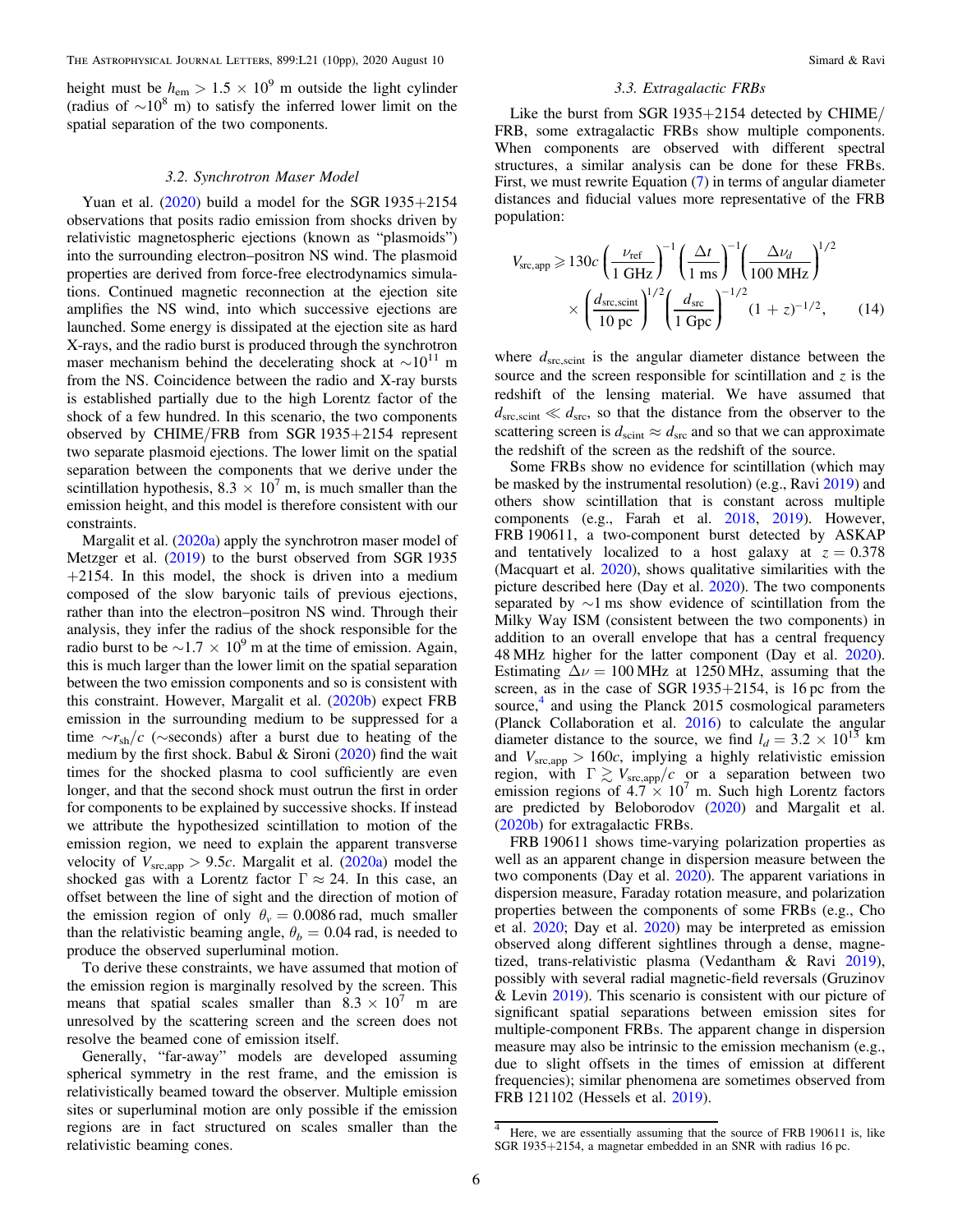<span id="page-6-0"></span>THE ASTROPHYSICAL JOURNAL LETTERS, 899:L21 (10pp), 2020 August 10 Simard & Ravi

#### 4. Conclusions

Scintillation is a viable explanation for the spectral differences between the two components of the bright radio burst detected by CHIME/FRB from SGR 1935+2154. If this explanation is correct in practice, and using a model in which temporal broadening is dominated by a screen in the Milky Way ISM while scintillation is dominated by a screen in the SNR associated with SGR 1935+2154, we place a lower limit on the separation between the emission regions (or the motion of the emission region between the two bursts) of  $8.3 \times 10^4$ km (or  $9.5c$ ). This separation is inconsistent with "close-in" models of emission within  $\sim$ 100  $r_{\rm NS}$  of the magnetar surface (Lu et al. [2020](#page-8-0); Lyutikov & Popov [2020](#page-8-0)), but can be explained by "far-away" emission models that posit radio emission from well beyond the magnetosphere (Margalit et al. [2020a;](#page-8-0) Yuan et al. [2020](#page-9-0)). The observed difference in the spectra between the two components could instead be intrinsic to the emission mechanism—variations on such timescales are expected in the "close-in" model of Lu et al. ([2020](#page-8-0)). Further observations are therefore vital to test our model of scintillation and determine the weight of the implications discussed in this letter.

In the case of a single moving emission region responsible for the multiple components in the SGR 1935+2154 burst, the beaming angle must be greater than the angle between the velocity of the emission region and the line of sight in order for the burst to be observed. This implies that the apparent transverse velocity must be  $\langle \nabla c \rangle$ . If the emission region were moving at this speed, the decoherence timescale of the scintillation pattern,  $\Delta t$ <sub>scint</sub>, would be decreased according to  $\Delta t_{\rm scint} \propto V_{\rm src, app}^{-1}$ . This allows us to infer a minimum decoherence time of

$$
\Delta t_{\text{scint,min}} = \frac{l_d}{V_{\text{src,max}}} \frac{s}{1 - s} \tag{15}
$$

$$
= 2.8 \text{ ms} \left(\frac{\Gamma}{100}\right)^{-1} \left(\frac{\nu_{\text{ref}}}{600 \text{ MHz}}\right)^{-1} \left(\frac{\Delta \nu_d}{100 \text{ MHz}}\right)^{1/2} \times \left(\frac{d_{\text{src}}}{10 \text{ kpc}}\right)^{1/2} \left(\frac{(1-s)^{-1}s}{1.6 \times 10^{-3}}\right)^{1/2}.
$$
 (16)

Components separated by less than this timescale will show the same spectral structure. If there are additional factors that set the beaming cone to be smaller than this relativistic limit, the decoherence timescale may be smaller. This analysis of decoherence timescale also applies to scintillation of extragalactic FRBs, and could be applied to verify our model of scintillation as the origin of spectral structure in cases like FRB 190611. Generically, the scintillation bandwidth is expected to increase at higher frequencies, typically following a power-law relation,  $\Delta \nu_d \propto \nu^{\alpha}$ , where  $\alpha = 4$  for a square power-law distribution of density fluctuations and  $\alpha = 4.4$  for a Kolmogorov distribution. Pulsar observations typically find values of  $\alpha$  between 1.5 and 4.5 (e.g., Bhat et al. [2004](#page-8-0); Geyer et al. [2017;](#page-8-0) Kirsten et al. [2019](#page-8-0)). Adopting  $\alpha = 4$  and assuming no dependence of Γ on frequency, we then expect this decoherence timescale to scale as  $\Delta t_{\text{scint,min}} \propto \nu$ . In general, "far-away" models predict a weak dependence of the Lorentz factor of the relativistic shock on the energy of the radio burst; however, the frequency of the observed radiation scales with the Lorentz factor and the local electron gyroradius, which in

turn depends on the local pre-shock magnetic field (Beloborodov [2020](#page-8-0); Metzger et al. [2019](#page-8-0)).

Ultra-wideband or simultaneous multi-band observations will also allow tests of this scintillation model, by characterizing the frequency dependence of the decoherence bandwidth, which we predict to scale as  $\Delta v_d \propto v^{\alpha}$  with  $\alpha \approx 4$ , as discussed above. Similar studies of the original repeating FRB source, FRB 121102, have characterized the observed drift of components to lower frequencies at later times (e.g., Hessels et al. [2019;](#page-8-0) Josephy et al. [2019](#page-8-0)). Caleb et al. ([2020](#page-8-0)) fit the drift rate as a function of frequency using a linear model,  $\frac{dv}{dt} \propto \nu$ . In our model, this drift rate is analogous to the ratio  $\Delta\nu_d/\Delta t_{\text{scint}} \propto \nu^3$ , for which we expect a frequency dependence inconsistent with that in FRB 121102. Our model also cannot explain the lack of observations of upward-drifting components in FRB 121102—we expect to see both upward and downward frequency drifts of the components due to scintillation.

Like the decoherence time, the spatial coherence scale of the scintillation pattern scales as  $l_d \propto \nu$ . While the spatial scale thus decreases at lower frequencies, we would have to observe at frequencies  $\leq 100 \text{ MHz}$ , below the lowest-frequency FRB detections (300 MHz) to date (Chawla et al. [2020;](#page-8-0) Pilia et al. [2020](#page-8-0)), to resolve the spatial scintillation pattern we predict for SGR 1935+2154 using stations across the Earth. At 100 MHz, the scintillation bandwidth is predicted to be ∼24 kHz, requiring observations with fine spectral resolution. However, the detection of a burst from SGR 1935+2154 showing different spectral patterns in two stations across the Earth would provide an unequivocal confirmation that this spectral pattern arises from scintillation. Because of the much greater distances of extragalactic FRBs, we expect the scintillation patterns from this model applied to extragalactic sources to have much greater spatial scales ( $\sim 10^{13}$  km). Therefore, SGR 1935+2154 provides a unique opportunity to test this model of scintillation, producing differences in FRB spectra on short timescales using multi-station observations.

Finally, all coherent emission from SGR 1935+2154 is subject to the same scattering effects as the radio burst we have analyzed here. If the magnetar exhibits proper motion similar to typical transverse pulsar velocities, of the order of  $\sim$ 100 km s<sup>-1</sup>, the magnetar will traverse 8.3 × 10<sup>4</sup> km in ∼830 s. Some magnetars exhibit pulsed radio emission (e.g., Camilo et al. [2007](#page-8-0), [2008](#page-8-0); Levin et al. [2010,](#page-8-0) [2012](#page-8-0)), including at frequencies below 150 MHz (Malofeev et al. [2012;](#page-8-0) Glushak et al. [2014](#page-8-0)). If SGR 1935+2154 exhibits similar emission (which has already been tentatively detected; Burgay et al. [2020;](#page-8-0) Zhang et al. [2020a](#page-9-0)), we expect evidence of scintillation from within the SNR in the form of a spectral pattern that decoheres between bursts with temporal separations of the order of 10 minutes at a reference frequency of 600 MHz (or decoheres between stations at frequencies  $\leq 100 \text{ MHz}$  as described above).

Future monitoring of SGR 1935+2154 at radio frequencies is therefore crucial for confirming our model of scintillation toward this magnetar and the resulting constraints we have placed on the emission mechanism for the bright radio burst observed from it. If "far-away" emission models indeed apply to FRBs at extragalactic distances, our analysis suggests that scintillation enables us to resolve the emission regions of multiple-component or long-duration bursts with sub-nanoarcsecond angular resolution.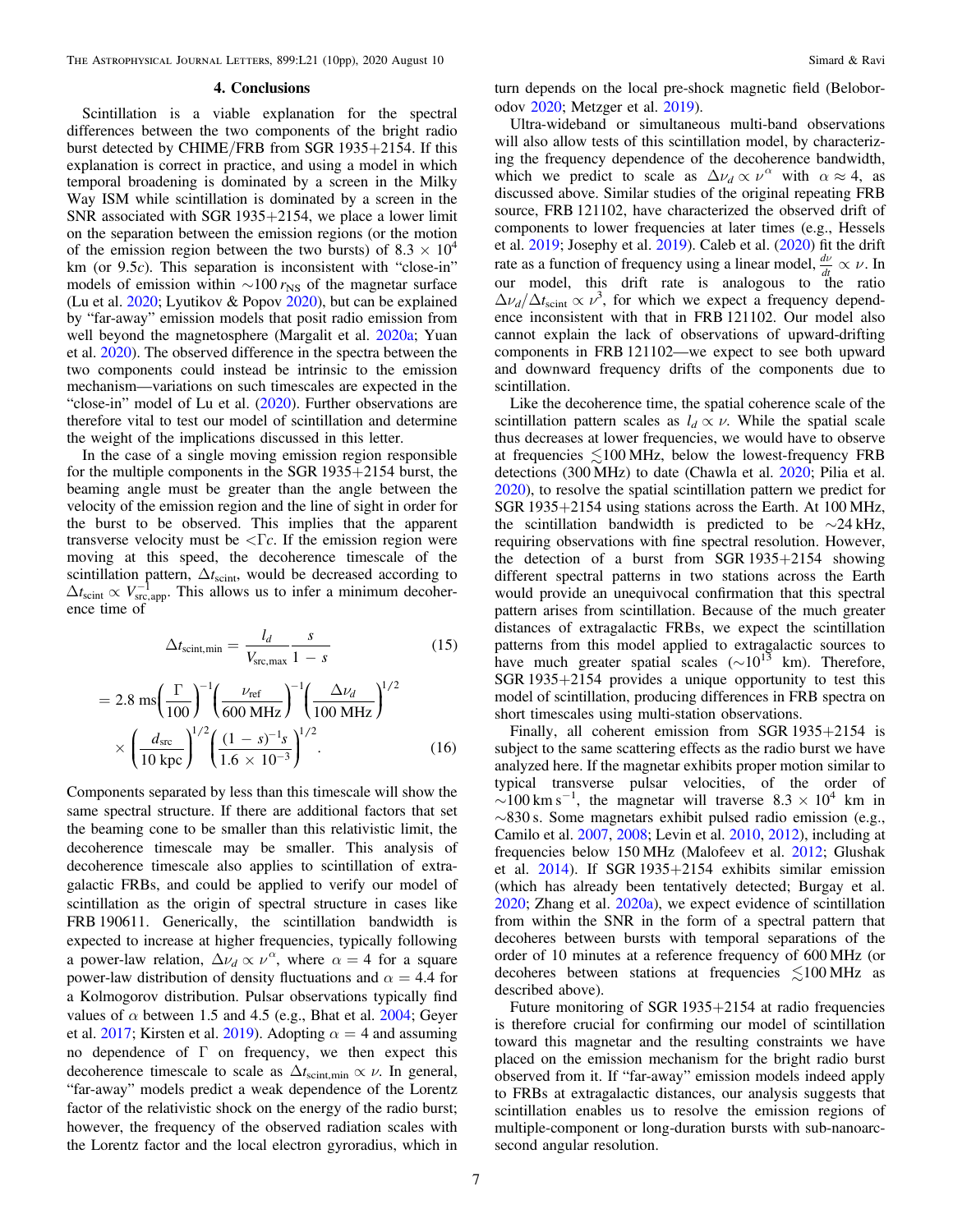<span id="page-7-0"></span>We thank Christopher Bochenek, Casey Law, and Wenbin Lu for helpful feedback on early drafts of this work. We thank the anonymous reviewer for helpful feedback that has improved the presentation of this work. This research was supported by the National Science Foundation under grant AST-1836018.

Software: astropy (Astropy Collaboration et al. [2013;](#page-8-0) The Astropy Collaboration et al. [2018](#page-9-0)), pyne2001 ([https:](https://pypi.org/project/pyne2001)//pypi. org/project/[pyne2001](https://pypi.org/project/pyne2001)), NE2001 model (Cordes & Lazio [2002,](#page-8-0) [2003](#page-8-0)).

# Appendix A Reversing the Order of the Screens

In the main body of this article, we assumed that the screen responsible for temporal scattering was closer to the observer than the screen responsible for scintillation, motivated by the consistency of the timescale of the scattering tail with expectations from the NE2001 model of scattering and dispersion in the Milky Way (Cordes & Lazio [2002,](#page-8-0) [2003](#page-8-0)). In this section, we consider the impact of reversing the order of the screens. We first place the screen responsible for scintillation halfway to SGR 1935+2154,  $d_{\text{scint}} = 0.5 d_{\text{src}}$ . Using Equation ([7](#page-3-0)), this would require  $V_{\text{src,app}} = 240c$  or a separation of emission regions  $>2.1 \times 10^6$  km.

In order for scintillation from the screen closer to the observer to be present in this scenario, the scatter-broadened image of the source on the further screen must be unresolved to the closer screen. The resolution of the screen responsible for the observed scintillation is given by (again assuming isotropic Kolmogorov turbulence in a thin screen)

$$
\theta_{\rm res} = \frac{c}{\nu_{\rm obs}} \frac{1}{\theta_{\rm scint} d_{\rm scint}} \tag{A1}
$$

$$
= \frac{1}{\nu_{\text{obs}}} \left( \frac{\pi c \Delta \nu_d}{C_1} \frac{1}{d_{\text{src}} s_{\text{scint}} (1 - s_{\text{scint}})} \right)^{1/2} \tag{A2}
$$

$$
= 6.1 \ \mu\text{as}\left(\frac{\nu_{\text{obs}}}{600 \ \text{MHz}}\right)^{-1} \left(\frac{\Delta \nu_d}{100 \ \text{MHz}}\right)^{1/2} \times \left(\frac{d_{\text{src}}}{10 \ \text{kpc}}\right)^{-1/2} s_{\text{scint}}^{-1/2} (1 - s_{\text{scint}})^{-1/2},\tag{A3}
$$

where  $\theta_{\text{scint}}$  is the angular size of the scatter-broadened image on the screen responsible for the observed scintillation (the screen closer to the observer). We have made use of the relation between the scattering timescale and the angular size of the image,

$$
\tau = \frac{1 - s}{s} \frac{\theta^2 d_{\rm src}}{2c},\tag{A4}
$$

as well as Equation ([2](#page-2-0)). When  $s_{\text{scint}} = 0.5$ , the resolution of the scintillation-dominating screen is  $12 \mu as$ . In order for the scattering screen to not broaden the image of the source beyond this resolution,

$$
s_{\text{scat}} < \left(1 + \frac{2c\tau_{\text{scat}}}{d_{\text{src}}\theta_{\text{res}}^2}\right)^{-1}.\tag{A5}
$$

For  $\theta_{\text{res}} = 12 \,\mu\text{as}$  and  $d_{\text{src}} = 10 \,\text{kpc}, s_{\text{scat}} < 2.4 \times 10^{-6}$ , or  $d_{\rm src} - d_{\rm scat} < 2.4 \times 10^{-2}$  pc. It is difficult to motivate scattering so close to SGR 1935+2154. Even if the scintillation-

dominating screen is placed at the edge of the Local Bubble,  $d_{\text{scint}} = 46 \text{ pc}$ , and the resolution of this screen decreases to 90  $\mu$ as, the temporal broadening-dominating screen must still be  $\langle 1.3 \rangle$  pc from the source, while the variation in spectral structure between the two components would necessitate an apparent transverse velocity of the emission region  $>3 \times 10^8 c$ . This derived unreasonable proximity of the screen to the source further supports our assumption, used throughout the main text, that the scintillation-dominating screen is further from the observer than temporal broadening-dominating screen.

### Appendix B Isotropic Kolmogorov Turbulence at a Thin Screen

In Kolmogorov turbulence, the electron density power spectrum (see Rickett [1977;](#page-8-0) Macquart & Koay [2013](#page-8-0)) can be written, for  $q > q_o$ , as

$$
P_{n_e} = C_n^2 q^{-11/3} \exp(-q^2/q_i^2)
$$
 (B1)

where  $C_n$  is the amplitude of the turbulence, typically expressed in units of  $m^{-20/3}$  and q is the spatial frequency,  $q = 2\pi l^{-1}$ ,  $q_o = 2\pi l_o^{-1}$  and  $q_i = 2\pi l_i^{-1}$ , where  $l_o$  and  $l_i$  are respectively the outer scale (at which energy is injected into the turbulent cascade) and the inner scale (at which energy is dissipated). The mean of the squared electron density fluctuations in the scattering medium,  $\langle \delta n_e^2 \rangle$ , is related to the power spectrum by

$$
\langle \delta n_e^2 \rangle = \int d^3q P_{n_e}(q) \tag{B2}
$$

$$
= C_n^2 \times 3(2\pi)^{1/3} l_o^{2/3}, \tag{B3}
$$

where in the last line we have evaluated this for Kolmogorov turbulence. The structure function of the phase fluctuations,  $\phi(r)$ , induced by scattering is given by

$$
D_{\phi}(\mathbf{r}) = \langle [\phi(\mathbf{r} + \mathbf{r}') - \phi(\mathbf{r}')]^2 \rangle \tag{B4}
$$

$$
=2r_e^2\lambda^2\int dl\int d^2\,\mathbf{q}(1-\exp(i\mathbf{q}\cdot\mathbf{r})P_{n_e}(\mathbf{q})\qquad\qquad(\text{B5})
$$

$$
= \left(\frac{r}{r_{\text{diff}}}\right)^{2/3},\tag{B6}
$$

where the last line defines the diffractive scale,  $r_{\text{diff}}$ , which is the typical spatial scale of the density fluctuations in the scattering medium.  $r_e$  is the classical electron radius and  $\lambda$  is the wavelength of the ray. Note that the integral is broken into the direction along the ray path, l, and the transverse directions, q. The scattering measure,

$$
SM = \int dl C_n^2(l),
$$
 (B7)

is the integral of the amplitude of the turbulence per unit length,  $C_n^2$ , along the path between the source and the observer. We see that the SM is related to the diffractive scale by Equations  $(B5)$ and (B6).

Equations  $(1)$  $(1)$  $(1)$  and  $(2)$  $(2)$  $(2)$  and the ones following in our analysis assume a strong scattering regime, where the diffractive scale is smaller than the Fresnel scale,

$$
r_F = \sqrt{\frac{\lambda}{2\pi}} d_{\rm src} s (1 - s) \tag{B8}
$$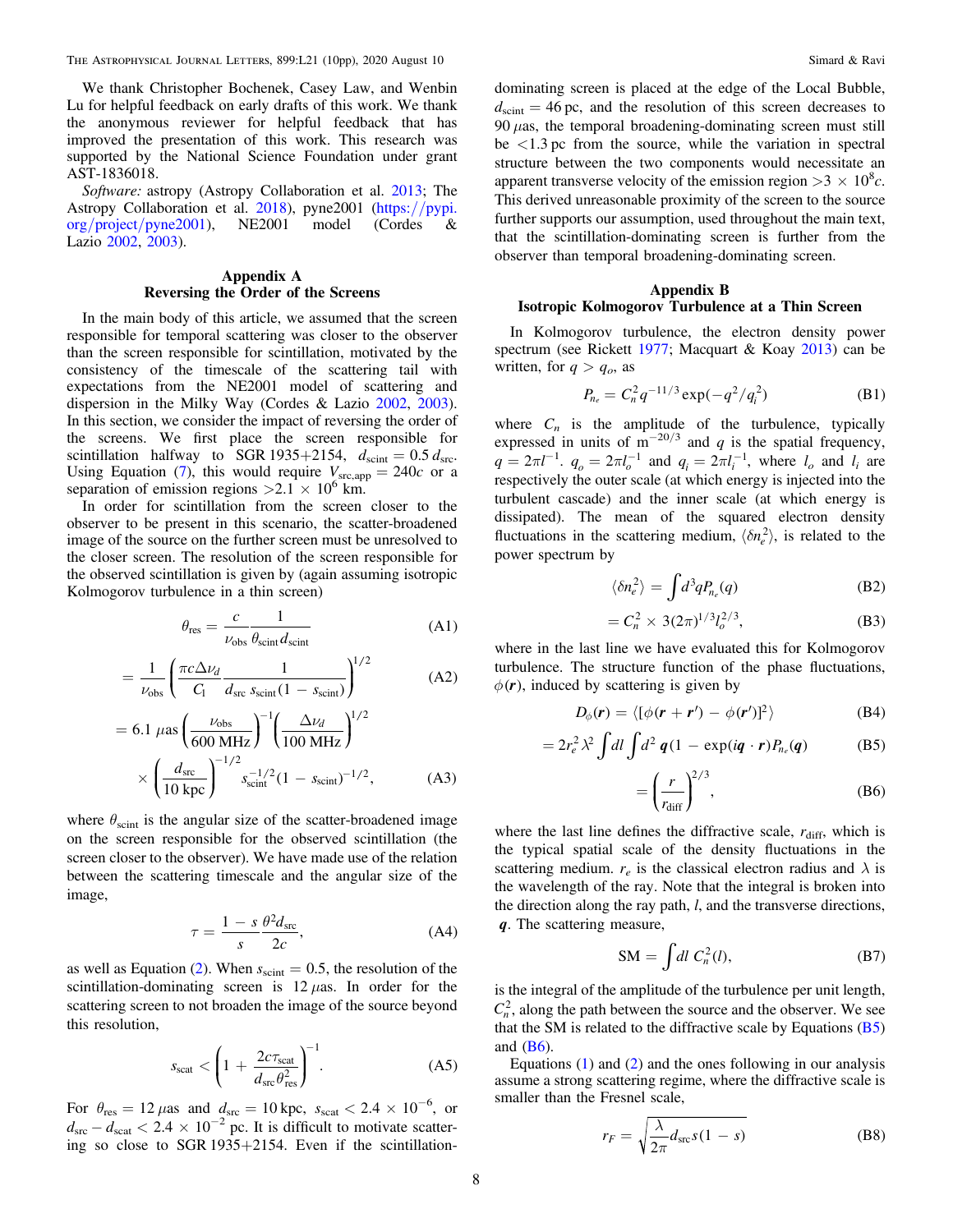<span id="page-8-0"></span>THE ASTROPHYSICAL JOURNAL LETTERS, 899:L21 (10pp), 2020 August 10 Simard & Ravi

$$
= 2.0 \times 10^{10} \text{ cm} \left( \frac{\nu_{\text{obs}}}{600 \text{ MHz}} \right)^{-1/2} \left( \frac{d_{\text{src}}}{10 \text{ kpc}} \right)^{1/2}
$$

$$
\times \left( \frac{s(1-s)}{1.6 \times 10^{-3}} \right)^{1/2} . \tag{B9}
$$

Equation ([2](#page-2-0)) also assumes that  $\Delta \nu_d \ll \nu_{\rm ref}$ . While in this case  $\Delta v_d$  is more than 10% of the observing frequency, this introduces errors of only a few per cent in this relation, and so we will continue to use this relation through this work.

Finally, throughout we have used a thin-screen approximation, assuming that the thickness of the scattering screen is much smaller than the distances from the source and the observer to the scattering screen. To test the validity of this assumption, we can calculate the mean square scattering angle per unit length,  $\eta$ , and compare this to the thin-screen assumption. The mean delay,  $\tau$ , is related to  $\eta$  by

$$
\tau = \frac{d_{\rm src}^2}{2c} \int_0^1 ds \ \eta \ s(1 - s). \tag{B10}
$$

We will take into account a scattering screen that extends from  $s_{\text{min}}$  to  $s_{\text{max}}$  by choosing  $\eta$ :

$$
\eta = \begin{cases} \eta_0, & \text{if } s_{\min} \leqslant s \leqslant s_{\max} \\ 0, & \text{otherwise.} \end{cases}
$$
 (B11)

In this case, Equation  $(B10)$  can be written as

$$
\tau = \frac{d_{\rm src}^2 \eta_0}{2c} \left( \frac{s^2}{2} - \frac{s^3}{3} \right) \Big|_{s_{\rm min}}^{s_{\rm max}} . \tag{B12}
$$

For our fiducial values of a screen with a width of 1 pc at a distance 16 pc from the source associated with a scattering time of 1.5 ns (using  $s_{\text{min}} = 1.55 \times 10^{-3}$  and  $s_{\text{max}} = 1.65 \times 10^{-3}$ ), we find  $\eta_0 = 77.63 \text{ mas}^2 \text{ kpc}^{-1}$ . In the thin-screen approximation,

$$
\eta = \frac{\theta_{\text{rms}}^2}{s^2 \Delta s d_{\text{src}}},\tag{B13}
$$

where  $\theta$  is the angle of the scatter-broadening induced by the screen as seen from the observer, and it is related to the delay by ([A4](#page-7-0)). For  $s = 1.6 \times 10^{-3}$ ,  $\Delta s = 1 \times 10^{-4}$ ,  $\tau = 1.5$  ns, and  $d_{\text{src}} = 10 \text{ kpc}$ , we find  $\theta_{\text{rms}} = 450$  nas and  $\eta = 77.63$  mas<sup>2</sup> kpc<sup>-1</sup>, in agreement with the value calculated from Equation (B10).

#### ORCID iDs

Dana Simard **the [https:](https://orcid.org/0000-0002-8873-8784)**//orcid.org/[0000-0002-8873-8784](https://orcid.org/0000-0002-8873-8784) V[i](https://orcid.org/0000-0002-7252-5485)kram Ravi <sup>th</sup> [https:](https://orcid.org/0000-0002-7252-5485)//orcid.org/[0000-0002-7252-5485](https://orcid.org/0000-0002-7252-5485)

#### References

- Astropy Collaboration, Robitaille, T. P., Tollerud, E. J., et al. 2013, [A&A](https://doi.org/10.1051/0004-6361/201322068)[,](https://ui.adsabs.harvard.edu/abs/2013A&A...558A..33A/abstract) [558, A33](https://ui.adsabs.harvard.edu/abs/2013A&A...558A..33A/abstract)
- Babul, A.-N., & Sironi, L. 2020, arXiv:[2006.03081](http://arxiv.org/abs/2006.03081)
- Bailes, M., Barr, E., Bhat, N. D. R., et al. 2018, arXiv:[1803.07424](http://arxiv.org/abs/1803.07424)
- Beloborodov, A. M. 2020, [ApJ](https://doi.org/10.3847/1538-4357/ab83eb), [896, 142](https://ui.adsabs.harvard.edu/abs/2020ApJ...896..142B/abstract)
- Bhat, N. D. R., Cordes, J. M., Camilo, F., Nice, D. J., & Lorimer, D. R. 2004, [ApJ,](https://doi.org/10.1086/382680) [605, 759](https://ui.adsabs.harvard.edu/abs/2004ApJ...605..759B/abstract)
- Bignall, H. E., Macquart, J.-P., Jauncey, D. L., et al. 2006, [ApJ](https://doi.org/10.1086/508406), [652, 1050](https://ui.adsabs.harvard.edu/abs/2006ApJ...652.1050B/abstract)
- Bochenek, C. D., Ravi, V., Belov, K. V., et al. 2020, arXiv[:2005.10828](http://arxiv.org/abs/2005.10828)
- Burgay, M., Pilia, M., Bernardi, G., et al. 2020, ATel, [13783, 1](https://ui.adsabs.harvard.edu/abs/2020ATel13783....1B/abstract)
- Caleb, M., Stappers, B. W., Abbott, T. D., et al. 2020, [MNRAS](https://doi.org/10.1093/mnras/staa1791), [496, 4565](https://ui.adsabs.harvard.edu/abs/2020MNRAS.496.4565C/abstract)

Camilo, F., Ransom, S. M., Peñalver, J., et al. 2007, [ApJ](https://doi.org/10.1086/521548), [669, 561](https://ui.adsabs.harvard.edu/abs/2007ApJ...669..561C/abstract)

- Camilo, F., Reynolds, J., Johnston, S., Halpern, J. P., & Ransom, S. M. 2008, [ApJ,](https://doi.org/10.1086/587054) [679, 681](https://ui.adsabs.harvard.edu/abs/2008ApJ...679..681C/abstract)
- Chawla, P., Andersen, B. C., Bhardwaj, M., et al. 2020, [ApJL](https://doi.org/10.3847/2041-8213/ab96bf), [896, L41](https://ui.adsabs.harvard.edu/abs/2020ApJ...896L..41C/abstract)
- CHIME/FRB Collaboration, Amiri, M., Bandura, K., et al. 2019a, [Natur](https://doi.org/10.1038/s41586-018-0864-x)[,](https://ui.adsabs.harvard.edu/abs/2019Natur.566..235C/abstract) [566, 235](https://ui.adsabs.harvard.edu/abs/2019Natur.566..235C/abstract)
- CHIME/FRB Collaboration, Amiri, M., Bandura, K., et al. 2019b, [Natur](https://doi.org/10.1038/s41586-018-0867-7)[,](https://ui.adsabs.harvard.edu/abs/2019Natur.566..230C/abstract) [566, 230](https://ui.adsabs.harvard.edu/abs/2019Natur.566..230C/abstract)
- CHIME/FRB Collaboration, Andersen, B. C., Bandura, K., et al. 2019c, [ApJL](https://doi.org/10.3847/2041-8213/ab4a80)[,](https://ui.adsabs.harvard.edu/abs/2019ApJ...885L..24C/abstract) [885, L24](https://ui.adsabs.harvard.edu/abs/2019ApJ...885L..24C/abstract)
- Cho, H., Macquart, J.-P., Shannon, R. M., et al. 2020, [ApJL,](https://doi.org/10.3847/2041-8213/ab7824) [891, L38](https://ui.adsabs.harvard.edu/abs/2020ApJ...891L..38C/abstract)
- Cordes, J. M., Bhat, N. D. R., Hankins, T. H., McLaughlin, M. A., & Kern, J. 2004, [ApJ](https://doi.org/10.1086/422495), [612, 375](https://ui.adsabs.harvard.edu/abs/2004ApJ...612..375C/abstract)
- Cordes, J. M., & Lazio, T. J. W. 2002, arXiv:astro-ph/[0207156](http://arxiv.org/abs/astro-ph/0207156)
- Cordes, J. M., & Lazio, T. J. W. 2003, arXiv:astro-ph/[0301598](http://arxiv.org/abs/astro-ph/0301598)
- Cordes, J. M., & Rickett, B. J. 1998, [ApJ,](https://doi.org/10.1086/306358) [507, 846](https://ui.adsabs.harvard.edu/abs/1998ApJ...507..846C/abstract)
- Cordes, J. M., & Wasserman, I. 2016, [MNRAS,](https://doi.org/10.1093/mnras/stv2948) [457, 232](https://ui.adsabs.harvard.edu/abs/2016MNRAS.457..232C/abstract)
- Cordes, J. M., Wasserman, I., Hessels, J. W. T., et al. 2017, [ApJ](https://doi.org/10.3847/1538-4357/aa74da), [842, 35](https://ui.adsabs.harvard.edu/abs/2017ApJ...842...35C/abstract) Day, C. K., Deller, A. T., Shannon, R. M., et al. 2020, [MNRAS,](https://doi.org/10.1093/mnras/staa2138) in press
- (doi:10.1093/mnras/staa2138) Dexter, J., Deller, A., Bower, G. C., et al. 2017, [MNRAS,](https://doi.org/10.1093/mnras/stx1777) [471, 3563](https://ui.adsabs.harvard.edu/abs/2017MNRAS.471.3563D/abstract)
- Draine, B. T. 2011, Physics of the Interstellar and Intergalactic Medium (Princeton, NJ: Princeton Univ. Press)
- Driessen, L. N., Janssen, G. H., Bassa, C. G., Stappers, B. W., & Stinebring, D. R. 2019, [MNRAS,](https://doi.org/10.1093/mnras/sty3192) [483, 1224](https://ui.adsabs.harvard.edu/abs/2019MNRAS.483.1224D/abstract)
- Farah, W., Flynn, C., Bailes, M., et al. 2018, [MNRAS](https://doi.org/10.1093/mnras/sty1122), [478, 1209](https://ui.adsabs.harvard.edu/abs/2018MNRAS.478.1209F/abstract)
- Farah, W., Flynn, C., Bailes, M., et al. 2019, [MNRAS](https://doi.org/10.1093/mnras/stz1748), [488, 2989](https://ui.adsabs.harvard.edu/abs/2019MNRAS.488.2989F/abstract)
- Gaensler, B. M. 2014, GCN, [16533, 1](https://ui.adsabs.harvard.edu/abs/2014GCN.16533....1G/abstract)
- Geyer, M., Karastergiou, A., Kondratiev, V. I., et al. 2017, [MNRAS](https://doi.org/10.1093/mnras/stx1151), [470, 2659](https://ui.adsabs.harvard.edu/abs/2017MNRAS.470.2659G/abstract)
- Glushak, A. P., Dumsky, D. V., & Losovsky, B. Y. 2014, ATsir, [1609, 1](https://ui.adsabs.harvard.edu/abs/2014ATsir1609....1G/abstract)
- Gruzinov, A., & Levin, Y. 2019, [ApJ](https://doi.org/10.3847/1538-4357/ab0fa3), [876, 74](https://ui.adsabs.harvard.edu/abs/2019ApJ...876...74G/abstract)
- Hessels, J. W. T., Spitler, L. G., Seymour, A. D., et al. 2019, [ApJL](https://doi.org/10.3847/2041-8213/ab13ae), [876, L23](https://ui.adsabs.harvard.edu/abs/2019ApJ...876L..23H/abstract)
- Hobbs, G., Manchester, R. N., Dunning, A., et al. 2020, [PASA,](https://doi.org/10.1017/pasa.2020.2) [37, e012](https://ui.adsabs.harvard.edu/abs/2020PASA...37...12H/abstract) Intema, H. T., Jagannathan, P., Mooley, K. P., & Frail, D. A. 2017, [A&A](https://doi.org/10.1051/0004-6361/201628536)[,](https://ui.adsabs.harvard.edu/abs/2017A&A...598A..78I/abstract) [598, A78](https://ui.adsabs.harvard.edu/abs/2017A&A...598A..78I/abstract)
- Josephy, A., Chawla, P., Fonseca, E., et al. 2019, [ApJL](https://doi.org/10.3847/2041-8213/ab2c00), [882, L18](https://ui.adsabs.harvard.edu/abs/2019ApJ...882L..18J/abstract) Katz, J. I. 2018, [MNRAS](https://doi.org/10.1093/mnras/sty2459), [481, 2946](https://ui.adsabs.harvard.edu/abs/2018MNRAS.481.2946K/abstract)
- Kirsten, F., Bhat, N. D. R., Meyers, B. W., et al. 2019, [ApJ](https://doi.org/10.3847/1538-4357/ab0c05), [874, 179](https://ui.adsabs.harvard.edu/abs/2019ApJ...874..179K/abstract)
- Kothes, R., Sun, X., Gaensler, B., & Reich, W. 2018, [ApJ](https://doi.org/10.3847/1538-4357/aa9e89), [852, 54](https://ui.adsabs.harvard.edu/abs/2018ApJ...852...54K/abstract)
- Kozlova, A. V., Israel, G. L., Svinkin, D. S., et al. 2016, [MNRAS](https://doi.org/10.1093/mnras/stw1109), [460, 2008](https://ui.adsabs.harvard.edu/abs/2016MNRAS.460.2008K/abstract) Kumar, P., & Bošnjak, Ž. 2020, [MNRAS](https://doi.org/10.1093/mnras/staa774), [494, 2385](https://ui.adsabs.harvard.edu/abs/2020MNRAS.494.2385K/abstract)
- Kumar, P., Lu, W., & Bhattacharya, M. 2017, [MNRAS,](https://doi.org/10.1093/mnras/stx665) [468, 2726](https://ui.adsabs.harvard.edu/abs/2017MNRAS.468.2726K/abstract)
- Levin, L., Bailes, M., Bates, S., et al. 2010, [ApJL](https://doi.org/10.1088/2041-8205/721/1/L33), [721, L33](https://ui.adsabs.harvard.edu/abs/2010ApJ...721L..33L/abstract)
- Levin, L., Bailes, M., Bates, S. D., et al. 2012, [MNRAS](https://doi.org/10.1111/j.1365-2966.2012.20807.x), [422, 2489](https://ui.adsabs.harvard.edu/abs/2012MNRAS.422.2489L/abstract)
- Lu, W., Kumar, P., & Zhang, B. 2020, arXiv[:2005.06736](http://arxiv.org/abs/2005.06736)
- Lyutikov, M., & Popov, S. 2020, arXiv:[2005.05093](http://arxiv.org/abs/2005.05093)
- Macquart, J.-P., & Koay, J. Y. 2013, [ApJ,](https://doi.org/10.1088/0004-637X/776/2/125) [776, 125](https://ui.adsabs.harvard.edu/abs/2013ApJ...776..125M/abstract)
- Macquart, J. P., Prochaska, J. X., McQuinn, M., et al. 2020, [Natur,](https://doi.org/10.1038/s41586-020-2300-2) [581, 391](https://ui.adsabs.harvard.edu/abs/2020Natur.581..391M/abstract)
- Macquart, J. P., Shannon, R. M., Bannister, K. W., et al. 2019, [ApJL](https://doi.org/10.3847/2041-8213/ab03d6), [872, L19](https://ui.adsabs.harvard.edu/abs/2019ApJ...872L..19M/abstract)
- Main, R., & van Kerkwijk, M. H. 2018, in IAU Symp. 337, Pulsar Astrophysics the Next Fifty Years, ed. P. Weltevrede et al. (Cambridge: Cambridge Univ. Press), [83](https://ui.adsabs.harvard.edu/abs/2018IAUS..337...83M/abstract)
- Malofeev, V. M., Teplykh, D. A., & Logvinenko, S. V. 2012, [ARep,](https://doi.org/10.1134/S1063772912010052) [56, 35](https://ui.adsabs.harvard.edu/abs/2012ARep...56...35M/abstract)
- Margalit, B., Beniamini, P., Sridhar, N., & Metzger, B. D. 2020a, arXiv:[2005.](http://arxiv.org/abs/2005.05283) [05283](http://arxiv.org/abs/2005.05283)
- Margalit, B., Metzger, B. D., & Sironi, L. 2020b, [MNRAS,](https://doi.org/10.1093/mnras/staa1036) [494, 4627](https://ui.adsabs.harvard.edu/abs/2020MNRAS.494.4627M/abstract)
- Masui, K., Lin, H.-H., Sievers, J., et al. 2015, [Natur,](https://doi.org/10.1038/nature15769) [528, 523](https://ui.adsabs.harvard.edu/abs/2015Natur.528..523M/abstract)
- Mereghetti, S., Savchenko, V., Ferrigno, C., et al. 2020, [ApJL](https://doi.org/10.3847/2041-8213/aba2cf), [898, L29](https://ui.adsabs.harvard.edu/abs/2020ApJ...898L..29M/abstract)
- Metzger, B. D., Margalit, B., & Sironi, L. 2019, [MNRAS,](https://doi.org/10.1093/mnras/stz700) [485, 4091](https://ui.adsabs.harvard.edu/abs/2019MNRAS.485.4091M/abstract)
- Ng, C. 2018, in IAU Symp. 337, Pulsar Astrophysics the Next Fifty Years, ed. P. Weltevrede et al. (Cambridge: Cambridge Univ. Press), [179](https://ui.adsabs.harvard.edu/abs/2018IAUS..337..179N/abstract)
- Pavlović, M. Z., Urošević, D., Vukotić, B., Arbutina, B., & Göker, Ü. D. 2013, [ApJS](https://doi.org/10.1088/0067-0049/204/1/4), [204, 4](https://ui.adsabs.harvard.edu/abs/2013ApJS..204....4P/abstract)
- Pilia, M., Burgay, M., Possenti, A., et al. 2020, [ApJL](https://doi.org/10.3847/2041-8213/ab96c0), [896, L40](https://ui.adsabs.harvard.edu/abs/2020ApJ...896L..40P/abstract)
- Planck Collaboration, Ade, P. A. R., Aghanim, N., et al. 2016, [A&A](https://doi.org/10.1051/0004-6361/201525830), [594, A13](https://ui.adsabs.harvard.edu/abs/2016A&A...594A..13P/abstract)
- Putney, M. L., & Stinebring, D. R. 2006, [ChJAS](https://doi.org/10.1088/1009-9271/6/S2/43), [6, 233](https://ui.adsabs.harvard.edu/abs/2006ChJAS...6b.233P/abstract)
- Ravi, V. 2019, [MNRAS,](https://doi.org/10.1093/mnras/sty1551) [482, 1966](https://ui.adsabs.harvard.edu/abs/2019MNRAS.482.1966R/abstract)
- Ravi, V., Shannon, R. M., Bailes, M., et al. 2016, [Sci](https://doi.org/10.1126/science.aaf6807), [354, 1249](https://ui.adsabs.harvard.edu/abs/2016Sci...354.1249R/abstract)
- Rickett, B. J. 1977, [ARA&A](https://doi.org/10.1146/annurev.aa.15.090177.002403), [15, 479](https://ui.adsabs.harvard.edu/abs/1977ARA&A..15..479R/abstract)
- Rickett, B. J. 1990, [ARA&A](https://doi.org/10.1146/annurev.aa.28.090190.003021), [28, 561](https://ui.adsabs.harvard.edu/abs/1990ARA&A..28..561R/abstract)
- Ridnaia, A., Svinkin, D., Frederiks, D., et al. 2020, arXiv[:2005.11178](http://arxiv.org/abs/2005.11178)
- Spangler, S. R., & Gwinn, C. R. 1990, [ApJL,](https://doi.org/10.1086/185700) [353, L29](https://ui.adsabs.harvard.edu/abs/1990ApJ...353L..29S/abstract)
- Stappers, B. W., Hessels, J. W. T., Alexov, A., et al. 2011, [A&A,](https://doi.org/10.1051/0004-6361/201116681) [530, A80](https://ui.adsabs.harvard.edu/abs/2011A&A...530A..80S/abstract) Stinebring, D. R., McLaughlin, M. A., Cordes, J. M., et al. 2001, [ApJL](https://doi.org/10.1086/319133)[,](https://ui.adsabs.harvard.edu/abs/2001ApJ...549L..97S/abstract) [549, L97](https://ui.adsabs.harvard.edu/abs/2001ApJ...549L..97S/abstract)
- Tavani, M., Casentini, C., Ursi, A., et al. 2020, arXiv[:2005.12164](http://arxiv.org/abs/2005.12164)